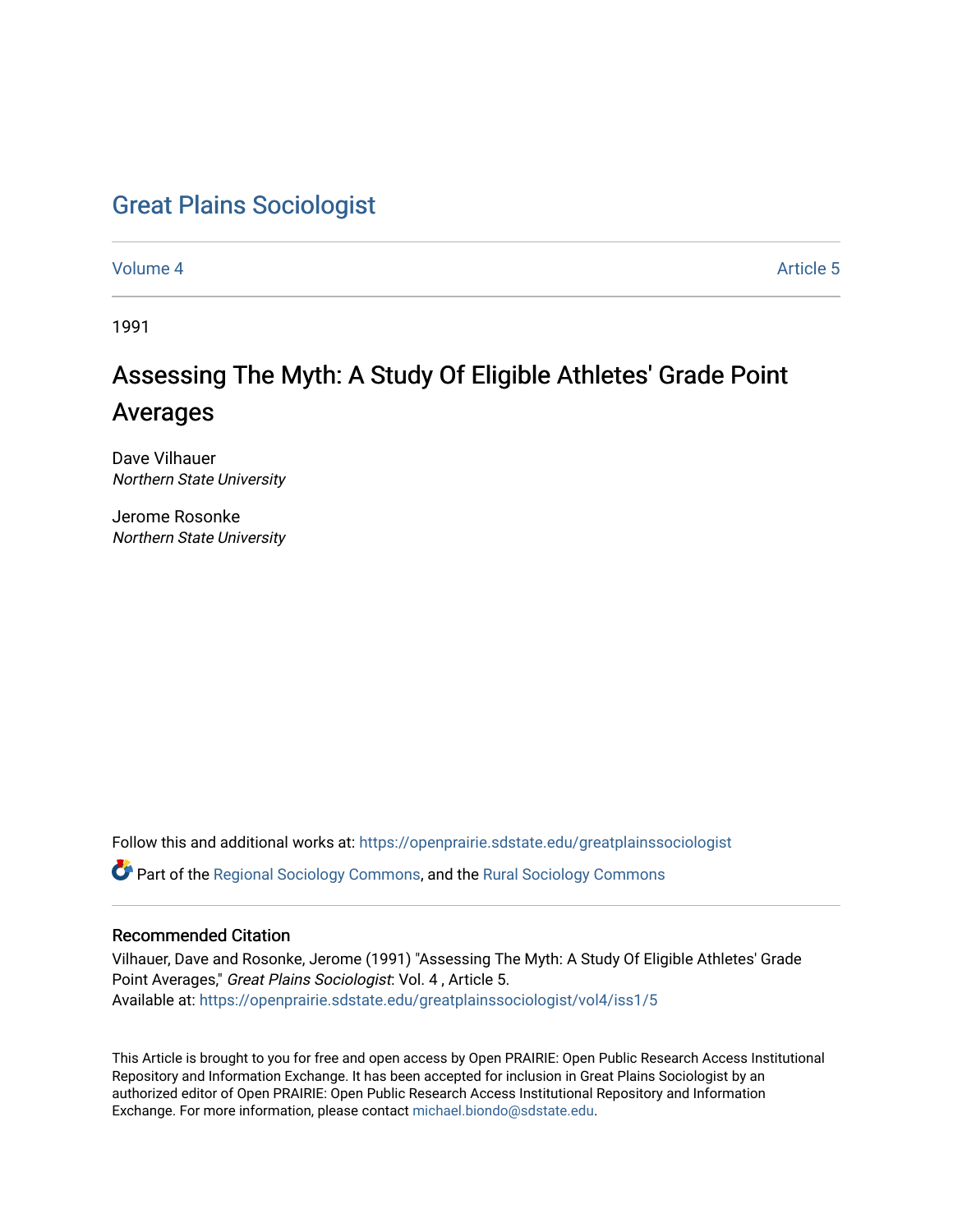Vilhauer and Rosonke: Assessing The Myth: A Study Of Eligible Athletes' Grade Point Ave

# Assessing The Myth: A Study Of Eligible Athletes' Grade Point Averages

Dave Vilhauer Jerome Rosonke Northern State University

# **Introduction**

There is a common notion that athletes are not highly intelligent. For instance, the label "dumb jock" is often applied to an athletic competitor, and the phrase "big like-tractor, dumb like tractor" has been used to describe linemen in football. There is little question about society's view of athletes, however what is debatable is just how valid these stereotypes are.

This research project is a study of athletes during a one-year period at Northern State University in Aberdeen, S.D. (hereafter referred to as NSU). The institution of higher learning is located in the upper midwest in an agricultural environment, with approximately 3,000 students. The study attempted to assess the accuracy of the public perception that athletes are poorer students, using NSU as a case study.

## Literature Review

Conflicting reports on athletes' academic performance were found in the research literature. In some cases the athletes' GPA was higher than the non-athletes, while other data indicated that athletes struggle with academics.

One study of Ball State students indicates that students who either participated in athletics, or were involved in athletics as spectators, obtained better grades than those who were not involved (Henriksen 1989:19). As the study notes, "'social involvement' seems to be important for retention" (Henriksen 1989: 20).

The notion that athletic involvement leads togood grades is not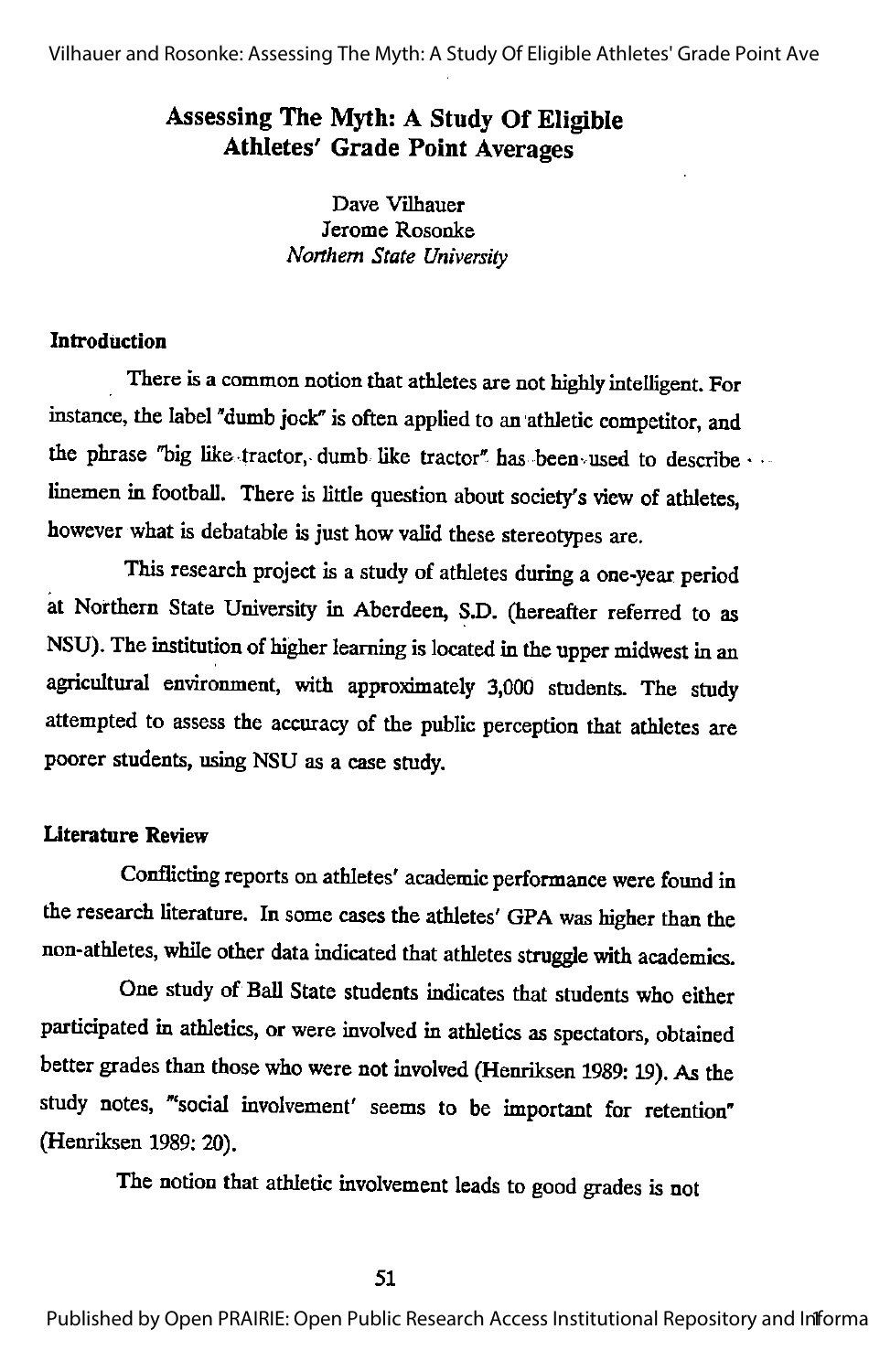limited to Ball State. In a study of the University of California at Davis during the 1970s, it was discovered that male athletes' and male non-athletes' grade point averages were "essentially the same" (MacKenzie 1981: 1). However, it also stated that "Research literature on student retention indicates that students who participate in extra curricular activities are more likely to persist in college. Thus, varsity athletes may have persisted in the first place because they had interest in continuing athletic participation" (MacKenzie 1981: 7). In a study conducted at San Joaquin Delta College recently, it was determined that athletes have a higher grade point average than non-athletes (Lewis and Marcopulos 1989: 3).

Tempers flare when studies have found that athletes have lower grades than non-athletes. While no one is willing to take the blame for producing academic failures, the problem still persists. Tt is difficult to imagine that a faculty of a serious university would tolerate an academic program in which, for everystudent who graduated, nine others did not. Yet, in several athletic programs, these levels of failure, and some even worse, were endured" (Weistart 1988: 59).

So why would some institutions allow athletes to compete without graduating or have lower academic standards? Part of it may be the rewards of having an outstanding team. The temptation by any means becomes greater as the rewards to a campus reach ^megabuck' proportions. The pressures to succeed result in illegal recruiting tactics, in 'hiding' athletes in easy classes, and m other actions that detract from the sense of 'fair play' that dominates our society's response to sports (and life in general) (McKerrow and Daly, 1990: 43). Another study of 4,083 random students across the nation found that athletes have a "slightly lower" grade point average than do students involved m other extra curricular activities (Bower 1988: 357).

While there may be doubt as to the allegations of the lower intelligence of athletes, there is little question as to which gender of athlete attains better grades. In a comparison of female and male basketball players,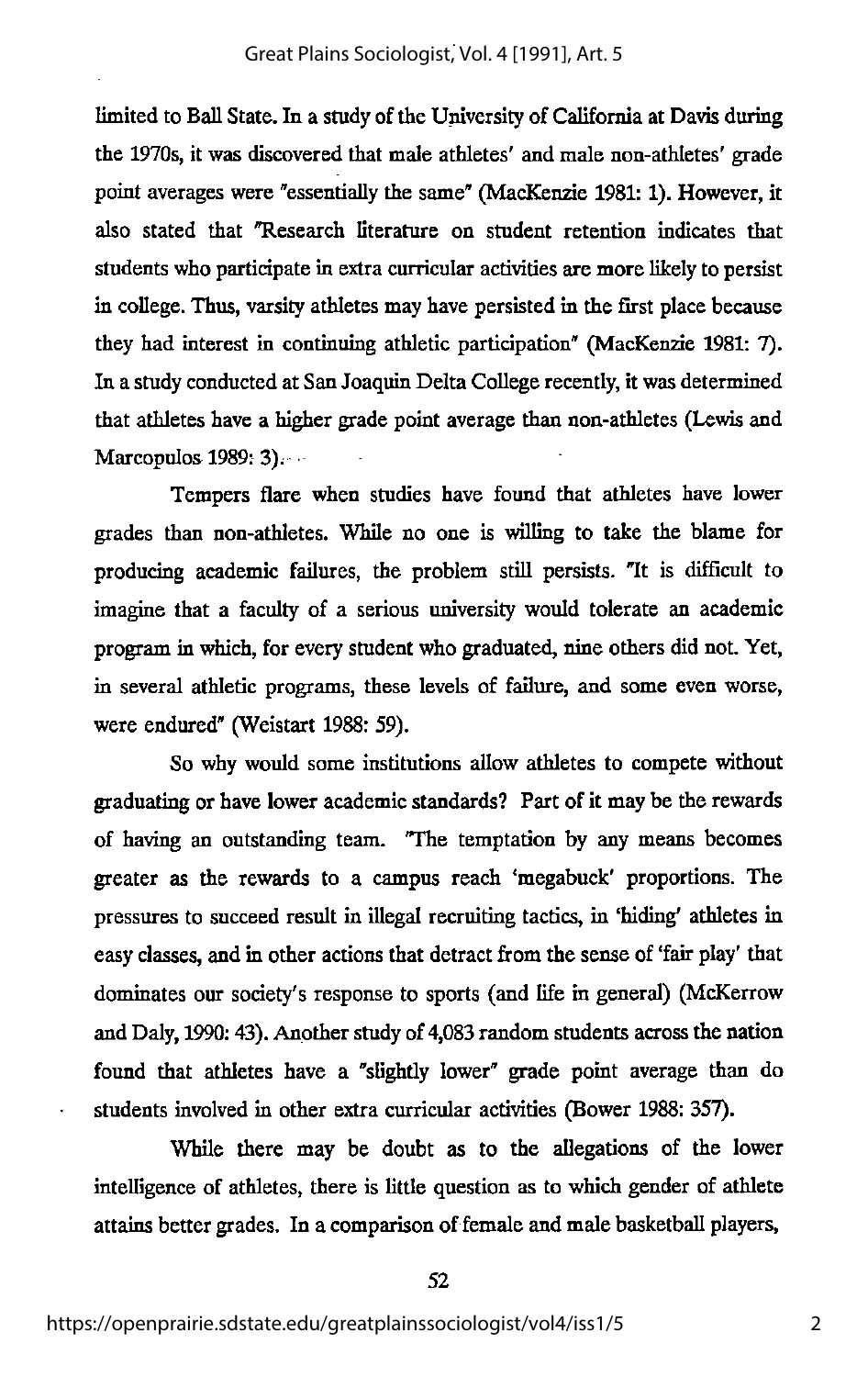the females were considered the better students (Bedker Meyer 1990: 48). There were three reasons given: 1) that males have an opportunity to play basketball professionally and don't need to rely on academics; 2) that males believe that they need less education than females in order to obtain a highsalary job; and 3) some males see themselves as athletes only and not as students (Bedker Meyer, 1990: 48).

The study also indicated that females and males also differed on their viewpoints of athletics. While females believed that athletics "forced them to be more disciplined in academic areas," males thought that athletics were too demanding "leaving little time for scholastic endeavors" (Bedker Meyer, 1990: •• 49).

While the viewpoints between the genders may vary, there is a case to be made that athletics do take up time that could be spent on academics. In the aforementioned Bower study, it was noted that athletes spend more time in activities related to sports "than they spend preparing for and attending class combined" (Bower, 1988: 357),

At NSU, the subject of this study, the graduation rate supplied by the men's basketball coach indicates that almost all of the students who participate in athletic programs also graduate. Of the 336 athletes who competed in athletics during a 10-year period, 307 of them (91.4%) received a degree (Olson, 1990). This is in sharp contrast to the findings of Weistart.

Why does NSU have such a relatively high graduation rate? Part of it could be a monitoring system designed to alert coaches should an athlete be in danger of becoming ineligible. Another reason could be the supervised study sessions which are not mandatory for athletes, but rather "at the discretion of the coach," according to NSU athletic director Dr. James Kretchman (Kretchman 1990). Currently three athletic programs on campus have some form of academic support system.

NSU's athlete graduation rate looks good. How about the grades that athletes attain within that graduation rate? Do NSU's athletes, and

#### 53

Published by Open PRAIRIE: Open Public Research Access Institutional Repository and Informa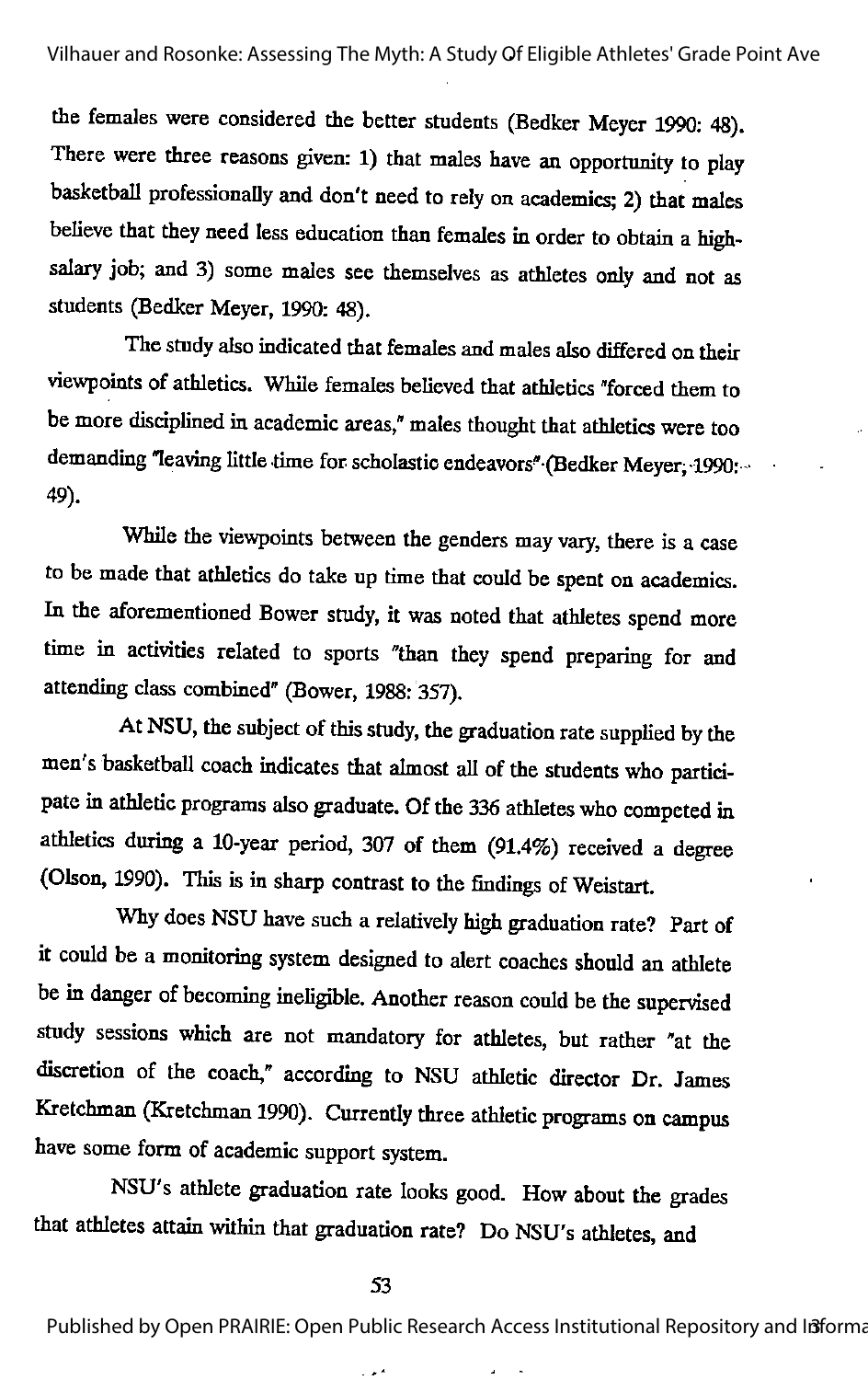NSU's athletic academic support system, produce significantly different grades than non-athletes? Much of the published research, compares the total of athletes (or specific sports' athletes), with the total of the student body (or total of non-athlete student body). These are studies of groups which are of questionable comparability, because "athletes" identified for a study are usually defined as "eligible athletes". For example, at NSU, eligible athletes must earn a "C" average for a minimum of 12 credits per semester. This is not the total universe of athletes. Thus, to identify a comparable non-athlete student group, only non-athletes with a " $C$ " average should be included. Using these comparable groups; the research questions for this project were: Are NSU athletes' grade point averages different from non-athletes' grade point averages; and do NSU grade point averages differ between genders and athletes competing in different sports?

## Methodology

This research was a study of athlete/non-athlete grade point averages at NSU. Anonymous data on grade point averages (both athletes and nonathletes), sports, sex and major field of study, were obtained from University records. At no time was a student's and/or athlete's name made available to the researcher.

Athletic eligibility, and therefore the definition of an athlete at NSU, was defined as: anyone who took 12 or more credit hours, maintained a 2.0 grade'point average and wasinvolved in an organized athletic program. To draw a like-comparison for this research project, a non-athlete was defined as anyone who took 12 or more credit hours, maintained a 2.0 grade point average and was not involved in an organized athletic program. Also, the students had to attend both the Fall of 1989 and Spring of 1990 semesters to be included in the study.

A two-tailed T-Test was used to determine if the differences in GPA were statistically significantly. Thus, if a statistically significant difference(.05)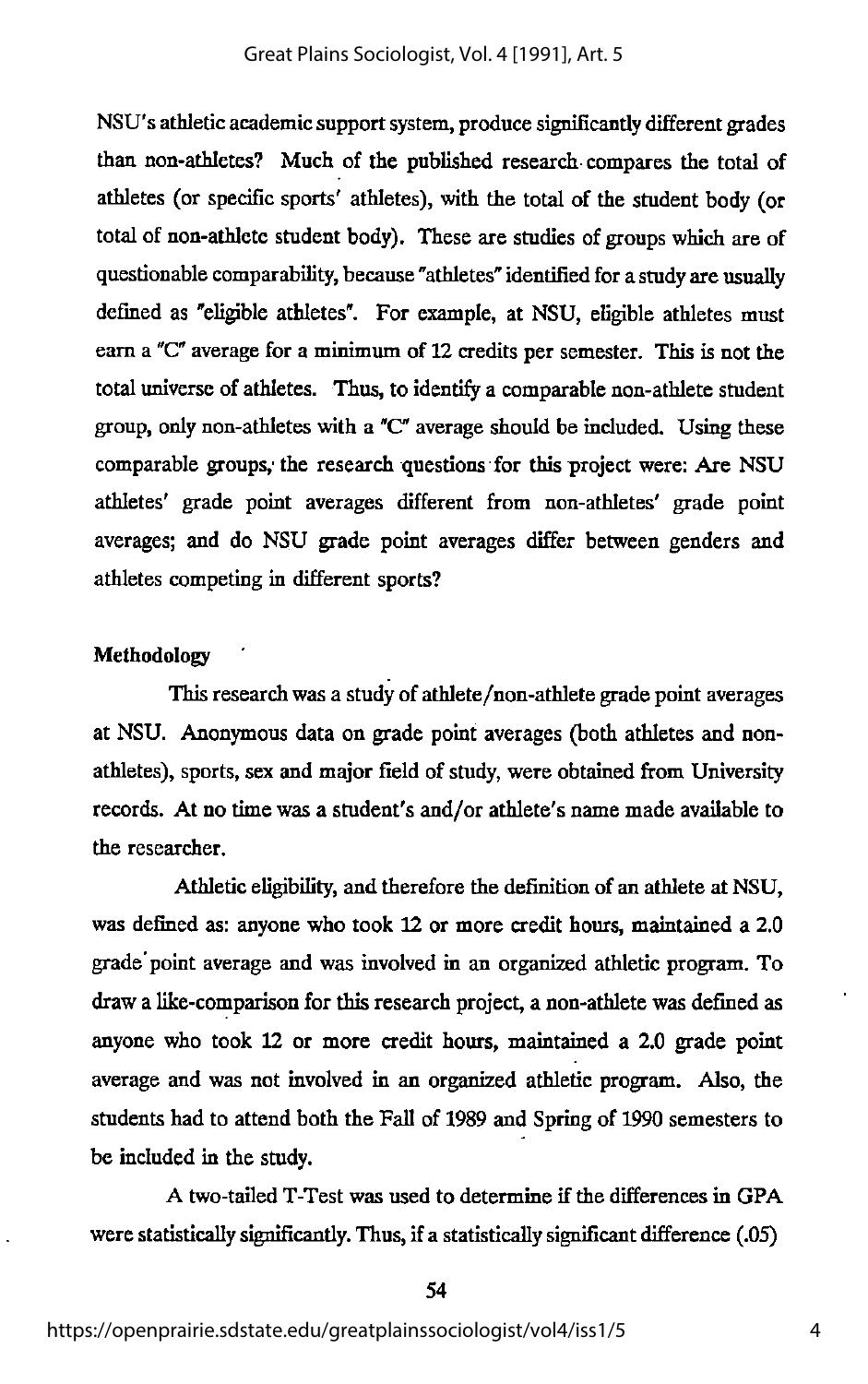Vilhauer and Rosonke: Assessing The Myth: A Study Of Eligible Athletes' Grade Point Ave

in grade point average was found, a null hypothesis would be rejected.

Seven null hypotheses were tested in this study. They were:

Null H-1: The mean GPA of all athletes is not significantly different from the mean GPA all non-athletes at NSU.

Null H-2: The mean GPA of male athletes is not significantly different from the mean GPA of male non-athletes at NSU.

Null H-3: The mean GPA of female athletes is not significantly different from mean GPA of female non-athletes at NSU.

Null H-4: The mean GPA of athletes with Health, Physical Education and Recreation (HYPER) majors is not significantly different from the mean GPA of athletes with non-HPER majors at NSU.

Null H-5: The mean GPA of female athletes is not significantly different from the mean GPA of male athletes at NSU.

Null H-6: The mean GPA of female athletes is not significantly different among the female athletes competing in various sports at NSU.

Null H-7: The mean GPA of male athletes is not significantly different among the male athletes competing in various sports at NSU.

## Results

# Population Description

This study of 1,928 students includes: 1,098 (56.9%) female nonathletes, 65 (3.4%) female athletes, 609 (31.6%) male non-athletes and 156 (8.1%) male athletes. The population size indicates that NSU had a little more than 1,000 students not in the study population (did not attend NSU both semesters, did not take 12 credits, or did not attam aGPA of 2.0+). The average grade point for all students inthe population was 2.845 (on a scale of 0to 4.0 with 4.0 indicating an "A" average). Female students in the population had a GPA of 2.932 and males had a GPA of 2.713. Thus women at NSU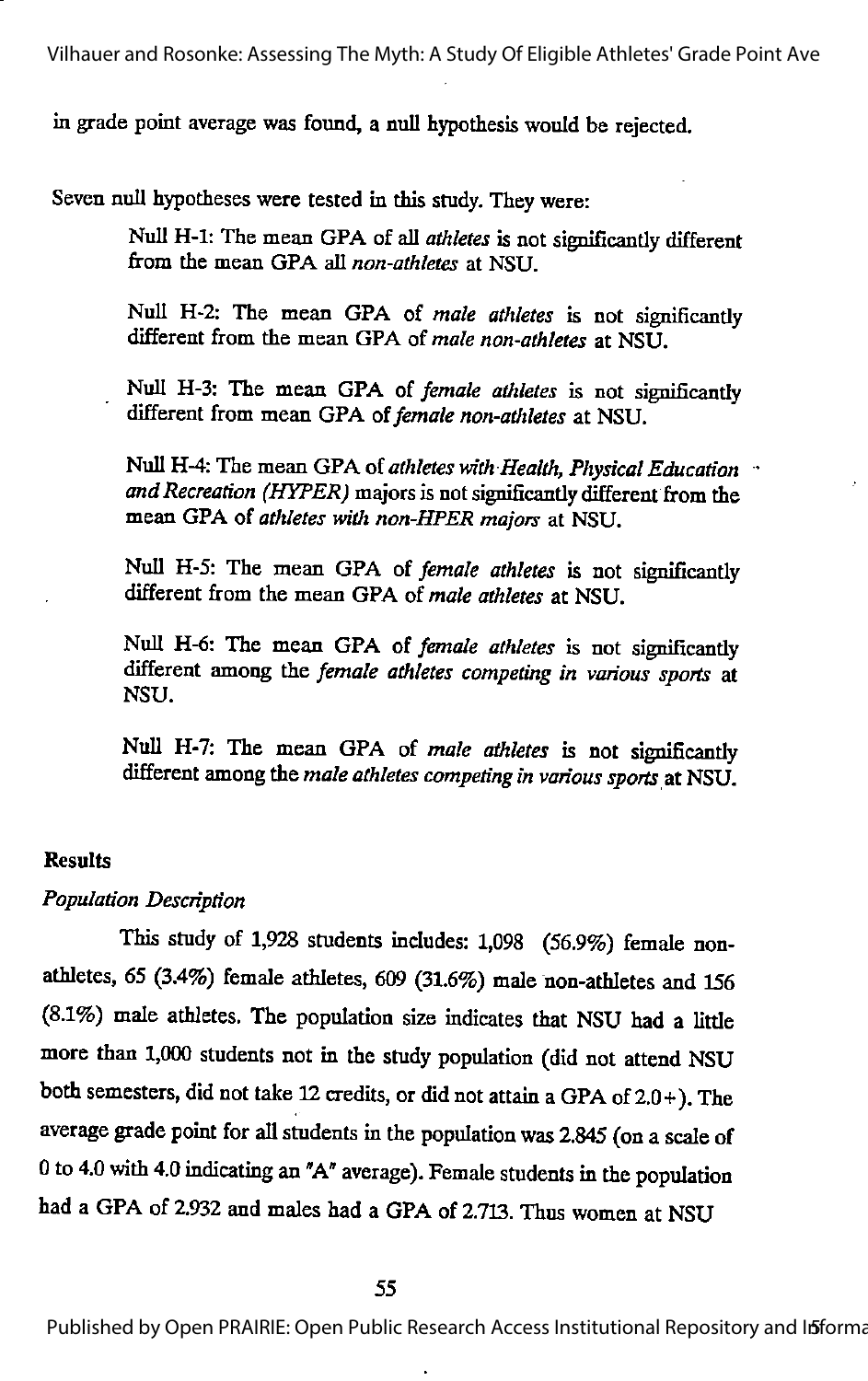have significantly higher average GPA than men (+0.219 GPA, signifi $cant = 0.0001$ ).

The ranking of athletes' mean GPA in various sports were as follows:

(1) Women's Golf (3.250) (2) Women's Cross Country (3.085) (3) Women's Tennis (2.940) (4) Women's Track (2.804) (5) Women's Basketball (2.785) (6) Women's VoUeyball (2.737)  $(7)$  Women's Softball  $(2.722)$ (8) Men's Golf (2.721)

(9) Men's Basketball (2.643)

- (10) Men's Wrestling (2.628)
- (11) Men's Track (2.608)
- $(12)$  Men's Football  $(2.574)$
- (13) Men's Tennis (2.548)
- (14) Men's Cross Coimtry (2.525)
- (15) Men's Baseball (2.498)

Hypothesis Testing

| Test of Null H-1.                             |                            | Table #1         |
|-----------------------------------------------|----------------------------|------------------|
| Description                                   | Mean GPA                   | ٠<br>Probability |
| <b>Athletes</b><br>Non-Athletes<br>Difference | 2.471<br>2.567<br>$-.0096$ | 0.0275           |

The null hypothesis was rejected. Table #1 indicates that athletes at NSU have a small (-0.096 GPA), but statistically significant (<.05) lower grade point average than non-athletes.

| Test of Null H-2:             |                | Table #2    |
|-------------------------------|----------------|-------------|
| Description                   | Mean GPA       | Probability |
| Male athletes<br>Male non-ath | 2.588<br>2.746 | 0.0001      |
| Difference                    | -.158          | ż           |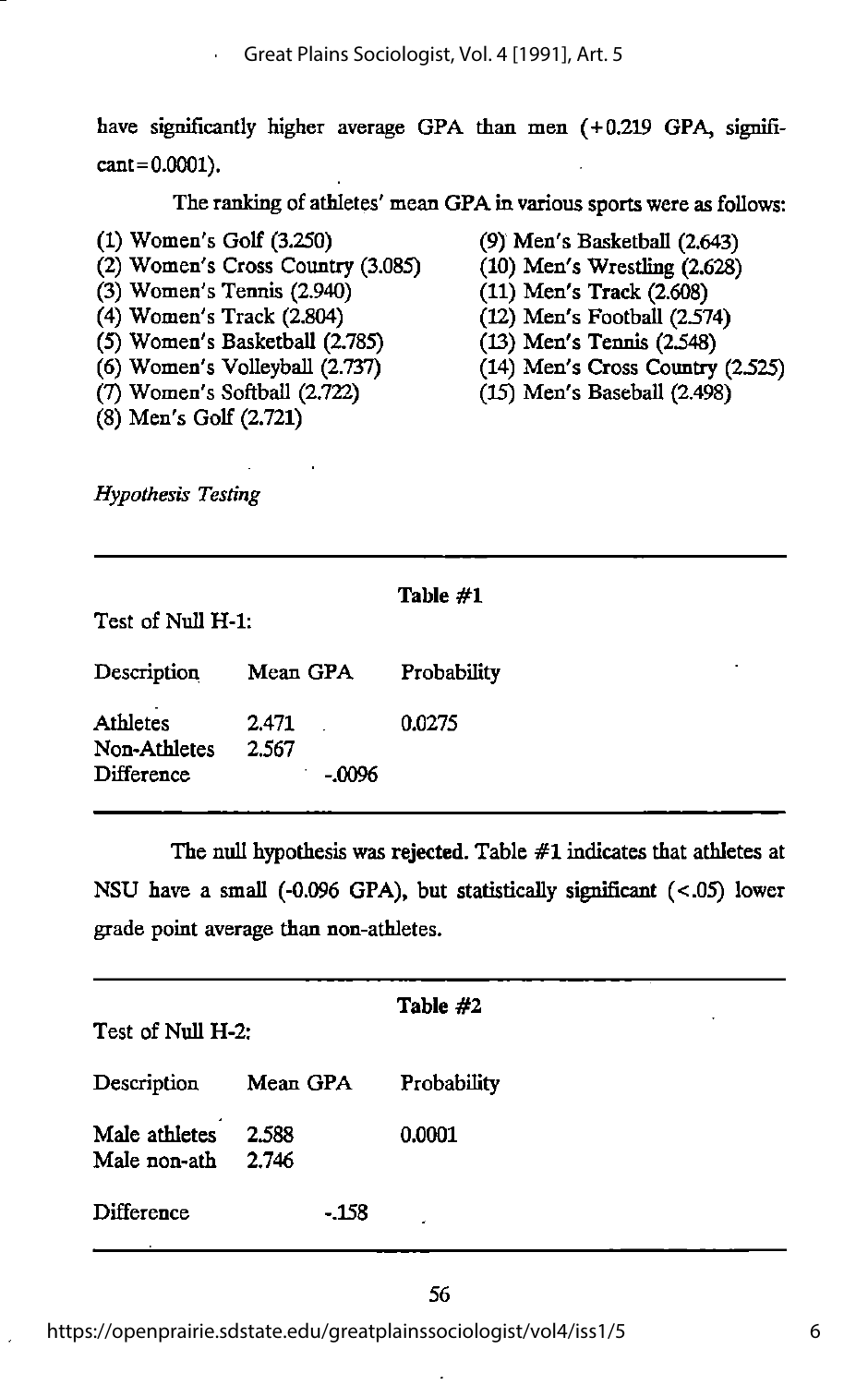The null hypothesis was rejected. Table #2 indicates that male athletes at NSU have a significantly lower grade point average (-0.158) than male non-athletes.

| Test of Null H-3:                                |                   | Table #3    |
|--------------------------------------------------|-------------------|-------------|
| Description                                      | Mean GPA          | Probability |
| Female ath<br>Female non-ath 2.935<br>Difference | 2.877<br>$-0.058$ | 0.3549      |

We failed to reject the third null hypothesis. Table #3 indicates that female athletes at NSU do not have a significantly different grade point average than female non-athletes.

| Test of Null H-4:                       |                | Table #4    |
|-----------------------------------------|----------------|-------------|
| Description                             | Mean GPA       | Probability |
| Athletes with<br><b>HPER Major</b>      | 2.423          | 0.0488      |
| Athletes with<br>Non HPER<br>Difference | 2.561<br>-.138 |             |

The null hypothesis was rejected. Table #4 indicates that athletes with Health, Physical Education and Recreation (HPER) majors at NSU have asmall, but significantly lower grade point average (-0.138) than athletes with non-HPER majors.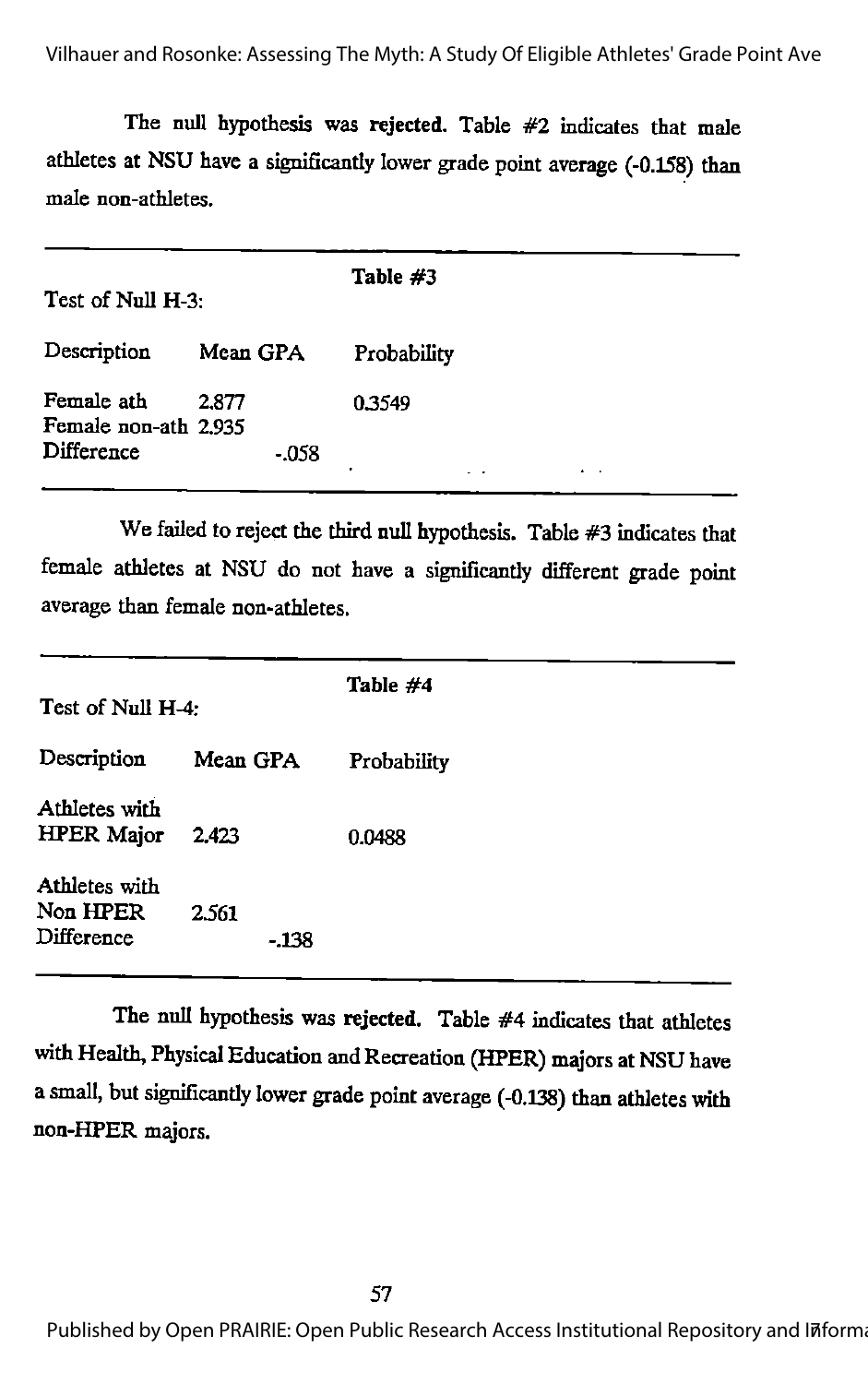| Test of Null H-5:                    |                          | Table #5    |
|--------------------------------------|--------------------------|-------------|
| Description                          | Mean GPA                 | Probability |
| Female ath<br>Male ath<br>Difference | 2.893<br>2.593<br>$+300$ | .0001       |

l,

The null hypothesis was rejected. Table #5 indicates that female athletes at NSU have a significantly higher grade point average  $(+.300)$  than male athletes.

| Test of Null H-6:           | Table #6 |        |            |        |
|-----------------------------|----------|--------|------------|--------|
|                             |          | Female |            |        |
|                             |          |        | Difference |        |
| Description                 | MEAN GPA |        | in GPA     | Prob.  |
| Female Non-Athlete          | 2.965    |        |            |        |
| Women's Basketball          | 2.785    |        | $-180$     | 0.1418 |
| Women's Cross Country 3.085 |          |        | $+.120$    | 0.4608 |
| Women's Volleyball          | 2.737    |        | $-228$     | 0.0093 |
| Women's Softball            | 2.722    |        | - 272      | 0.0411 |
| Women's Golf                | 3.250    |        | $+.285$    | 0.2496 |
| Women's Tennis              | 2.940    |        | - 025      | 0.9073 |
| Women's Track               | 2.804    |        | - 161      | 0.3070 |

https://openprairie.sdstate.edu/greatplainssociologist/vol4/iss1/5

58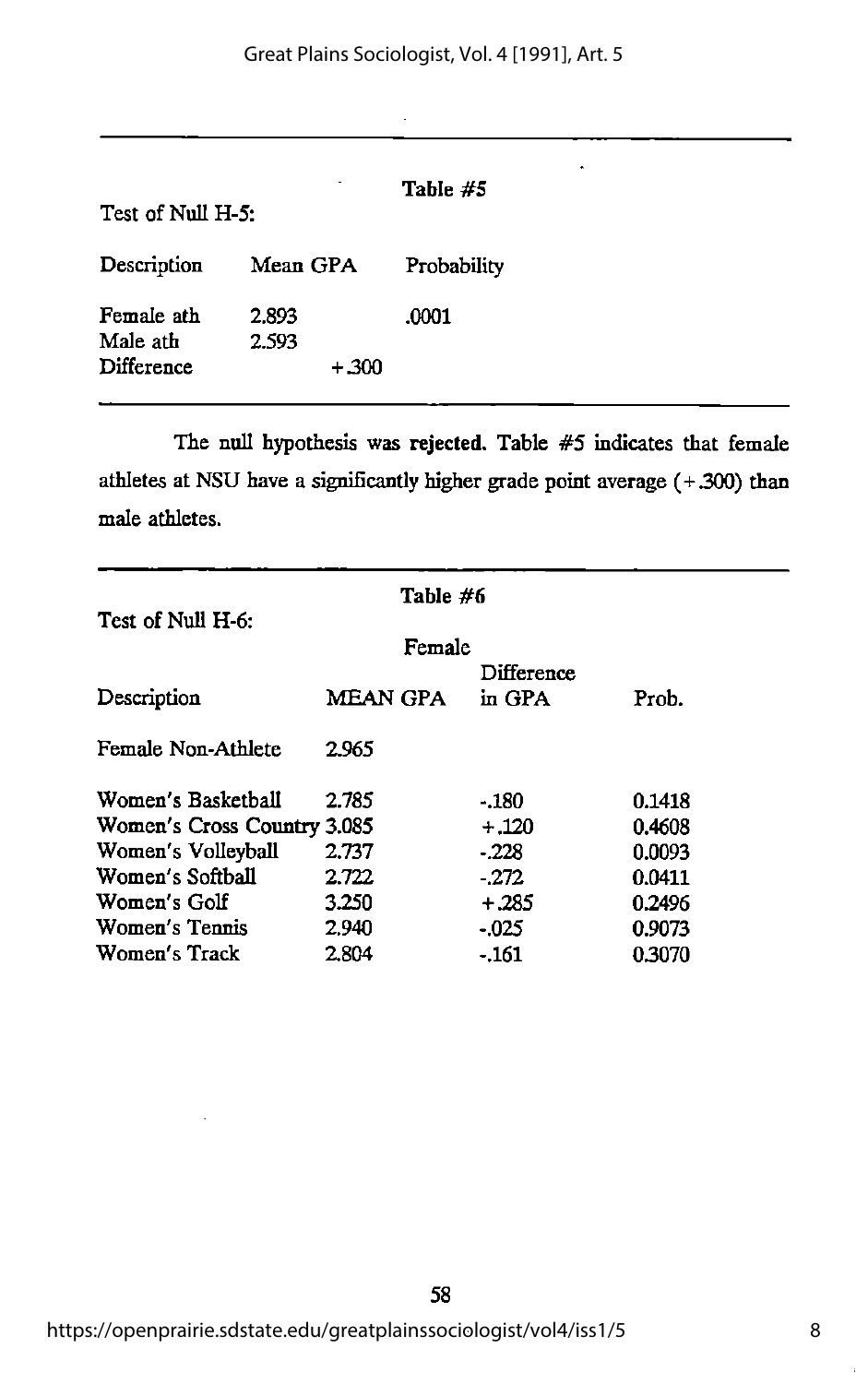Vilhauer and Rosonke: Assessing The Myth: A Study Of Eligible Athletes' Grade Point Ave

| <b>MEAN GPA</b><br>2.756 | Difference<br>in GPA | Prob.  |                            |
|--------------------------|----------------------|--------|----------------------------|
| 2.643                    | -.113                |        |                            |
| 2.525                    | $-231$               | 0.0187 |                            |
| 2.498                    | - 258                |        |                            |
| 2.574                    | $-182$               | 0.0014 |                            |
| 2.721                    | $-035$               |        |                            |
| 2.628                    | - 128                | 0.3005 |                            |
| 2.548                    | - 208                | 0.1725 |                            |
| 2.608                    | - 148                | 0.1183 | اني په                     |
|                          |                      | Male   | 0.3060<br>0.0088<br>0.7239 |

As Table #6 indicates, we failed to reject the null hypotheses of no significant difference between athletes and non-athletes for each different sport in ten of fifteen cases. The null hypothesis was rejected for: 1) women's volleyball (-0.228 GPA lower than female non-athletes); 2) women's softball (-0.272 GPA lower than female non-athletes); 3) men's cross country athletes (-0231 lower than male non-athletes); 4) men's baseball athletes (-0258 GPA lower than male non-athletes); and 5) men's football athletes (-0.182 lower than male non-athletes).

# **Conclusions**

Using comparable groups (2.0 and higher GPA, and taking 12 credits or more per semester), and a significance level of .05, this study found that: 1) women earned higher grade point averages than men (all athletes and all non-athletes); 2) all men athletes earned lower average grade points than all men non-athletes; and 3) all women athletes were not significantly different from all women non-athletes. That is, only male athletes were significantly lower.

However, when athletes in each sport are considered, it was found

Published by Open PRAIRIE: Open Public Research Access Institutional Repository and Informa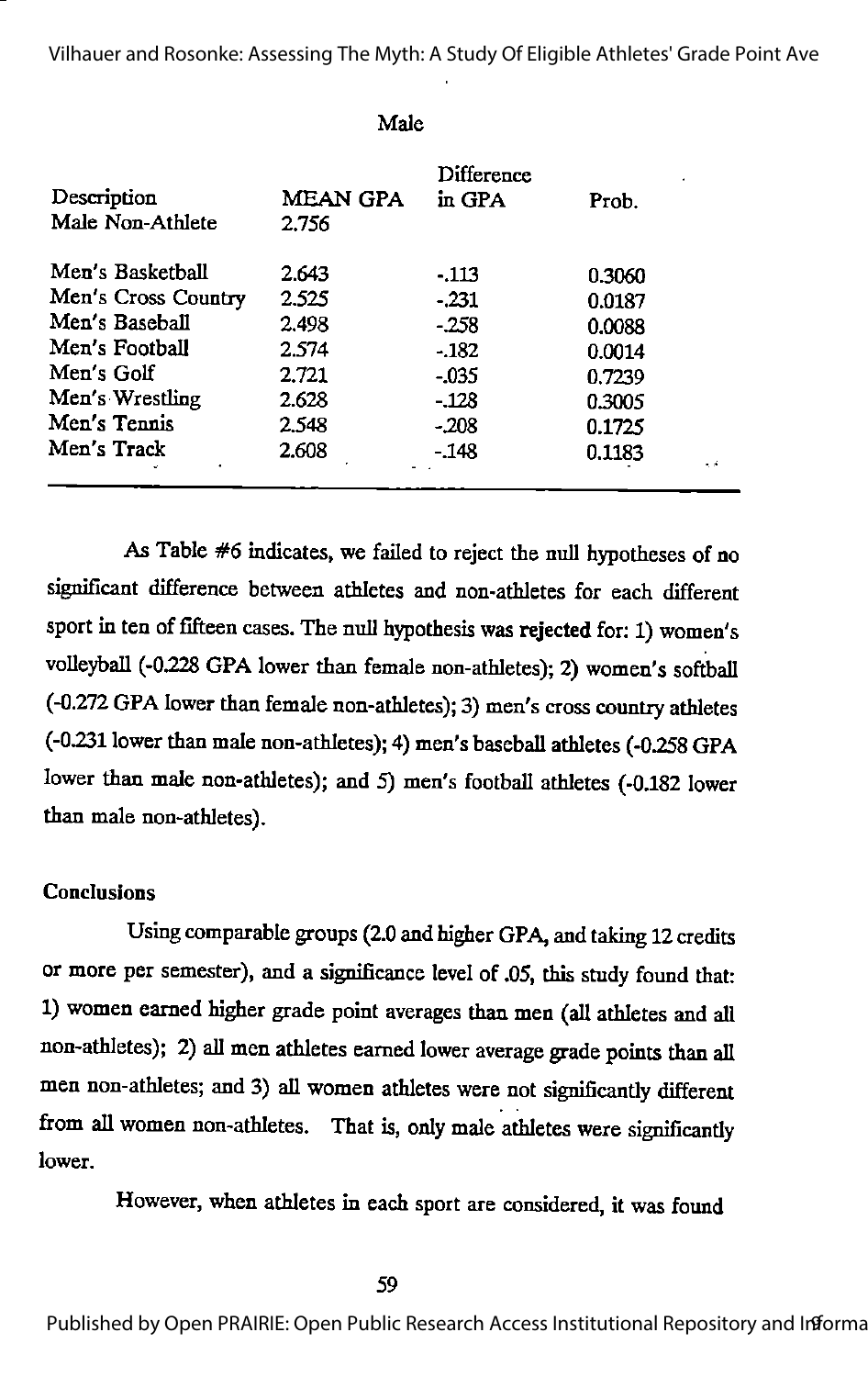that for women, the volleyball and softball athletes were significantly lower in grade point average than women non-athletes. (There was no significant difference in grade point averages between women athletes and women nonathletes for: basketball, cross country, golf, tennis or track.) For men athletes compared to men non-athletes, the differences were significantly lower grade point averages for athletes in: cross country, baseball and football. (There was not a significant difference between men athletes and men non-athletes for: basketball, golf, wrestling, tennis or track.)

Athletes that had a major in Health, Physical Education and Recreation had significantly lower grade point averages than athletes that majored in other areas at the university. If a more restrictive .01 level of statistical significance were used, only two associations remained significant: 1) male athletes had a lower grade point average than male non-athletes; and 2) female athletes had a higher grade point average than male athletes.

It should also be noted that even though statistically significant differences in GPAs were foimd, the differences in the real world were not great. That is, a " $C''$  grade point average is 2.00, and a " $B''$  average is 3.00, a difference of 1.00. So a difference of 0.500 is a half of a grade difference: a difference never attained in this study. A significant difference of a quarter of a grade point or more (0.250) found female athletes higher than male athletes, and women's softball and men's baseball lower than the same gender nonathletes.

This research calls into question the validity of much of similar research in the literature. That is, any comparison of all athletes/non-athletes is not valid since: 1) gender confounds the total comparison -- women generally attain higher GPAs than men (both athletes and non-athletes), and the greater number of athletes are men; 2) very often only athletes who maintain their eligibility are identified as athletes - comparing these "identified athletes" with non-athletes is valid only if the same criteria are used to identify "non-athletes" (GPA =  $2.0+$ , and registered for 12 credits or more

60